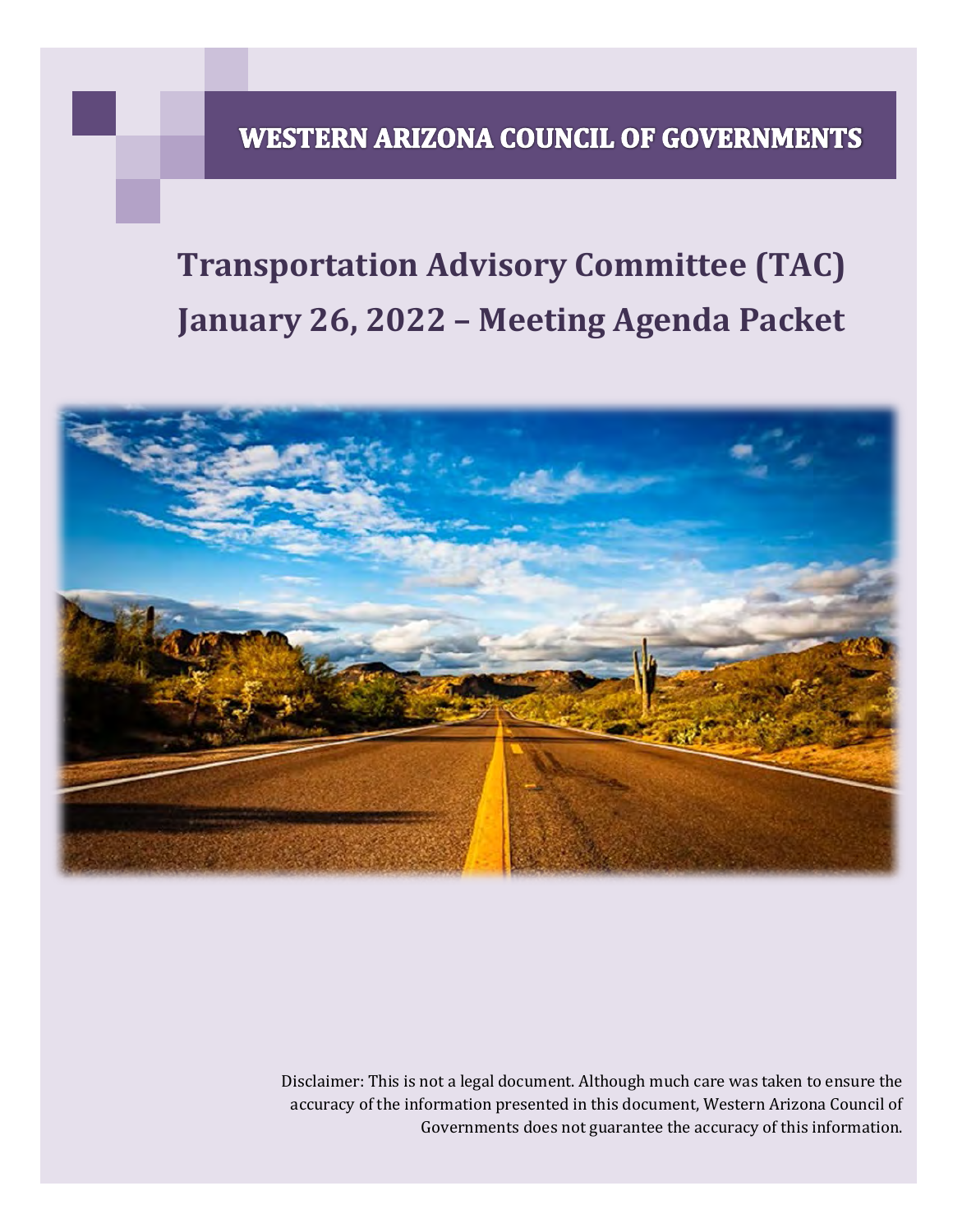

### TRANSPORTATION ADVISORY COMMITTEE AGENDA

| DATE:                                         |                                                                                                                                                                                                                                                  | <b>January 26, 2022</b>                                                                                                                                                                                                                                                                                                                                                                                                                                                                                                                                                       |             | TIME:                | $10:00AM - 12:00PM$                                                    |  |  |  |
|-----------------------------------------------|--------------------------------------------------------------------------------------------------------------------------------------------------------------------------------------------------------------------------------------------------|-------------------------------------------------------------------------------------------------------------------------------------------------------------------------------------------------------------------------------------------------------------------------------------------------------------------------------------------------------------------------------------------------------------------------------------------------------------------------------------------------------------------------------------------------------------------------------|-------------|----------------------|------------------------------------------------------------------------|--|--|--|
| PLACE:                                        | Virtual-                                                                                                                                                                                                                                         |                                                                                                                                                                                                                                                                                                                                                                                                                                                                                                                                                                               |             |                      |                                                                        |  |  |  |
|                                               |                                                                                                                                                                                                                                                  | https://us06web.zoom.us/j/82588761578?pwd=VjRQalJuMVJyY2NVVjFBdnkrdC9lZz09                                                                                                                                                                                                                                                                                                                                                                                                                                                                                                    |             |                      |                                                                        |  |  |  |
|                                               |                                                                                                                                                                                                                                                  | Zoom - (new link will be sent out with final agenda packet)                                                                                                                                                                                                                                                                                                                                                                                                                                                                                                                   |             |                      |                                                                        |  |  |  |
| <b>VOTING</b><br><b>TAC</b><br><b>MEMBERS</b> | Steve Latoski – Mohave County (Chair)<br>Phillip Wisely - Hualapai Tribe (Vice Chair)<br>Angie Johnson - Bullhead City<br>John Barlow - Colorado City<br><b>Emmett Brinkerhoff - Quartzsite</b><br>Eric Sparkman - Kingman<br>Jason James - ADOT | Justin Hembree - LHMPO<br>Steve Ziegler - Parker<br><b>Roland Hulse - WACOG</b>                                                                                                                                                                                                                                                                                                                                                                                                                                                                                               |             |                      |                                                                        |  |  |  |
|                                               |                                                                                                                                                                                                                                                  | Shaded items are action items: Action may be taken on any item on the agenda, or items brought up at the meeting.<br>Blue items are directly linked to supporting documentation in the agenda packet.                                                                                                                                                                                                                                                                                                                                                                         |             |                      |                                                                        |  |  |  |
| <b>ITEM</b>                                   |                                                                                                                                                                                                                                                  | <b>AGENDA ITEM</b>                                                                                                                                                                                                                                                                                                                                                                                                                                                                                                                                                            |             |                      | <b>PRESENTER</b>                                                       |  |  |  |
| 1                                             |                                                                                                                                                                                                                                                  | Call to Order and Introductions                                                                                                                                                                                                                                                                                                                                                                                                                                                                                                                                               |             |                      | Steve Latoski                                                          |  |  |  |
| $\overline{2}$                                |                                                                                                                                                                                                                                                  | Approval of Minutes from November 10, 2021 meeting.                                                                                                                                                                                                                                                                                                                                                                                                                                                                                                                           |             |                      | <b>Steve Latoski</b>                                                   |  |  |  |
| 3                                             | <b>RTAC Report:</b>                                                                                                                                                                                                                              |                                                                                                                                                                                                                                                                                                                                                                                                                                                                                                                                                                               |             |                      | <b>Kevin Adam</b>                                                      |  |  |  |
| 4                                             | <b>ADOT LPA Report:</b>                                                                                                                                                                                                                          | • Project Progress Report                                                                                                                                                                                                                                                                                                                                                                                                                                                                                                                                                     | Mark Henige |                      |                                                                        |  |  |  |
| 5                                             | <b>ADOT Planner Report:</b>                                                                                                                                                                                                                      |                                                                                                                                                                                                                                                                                                                                                                                                                                                                                                                                                                               |             |                      | <b>Jason James</b>                                                     |  |  |  |
| 6                                             | <b>LHMPO Report:</b>                                                                                                                                                                                                                             |                                                                                                                                                                                                                                                                                                                                                                                                                                                                                                                                                                               |             |                      | <b>Justin Hembree</b>                                                  |  |  |  |
| $\overline{7}$                                | <b>WACOG Report:</b>                                                                                                                                                                                                                             | • Intercity Connection Transit Study                                                                                                                                                                                                                                                                                                                                                                                                                                                                                                                                          |             | <b>Roland Hulse</b>  |                                                                        |  |  |  |
| 8                                             |                                                                                                                                                                                                                                                  | Training/Workshop Discussion:<br><b>Training Request?</b>                                                                                                                                                                                                                                                                                                                                                                                                                                                                                                                     |             | <b>Steve Latoski</b> |                                                                        |  |  |  |
| 9                                             |                                                                                                                                                                                                                                                  | <b>District Engineers Report:</b><br>• Northwest District (Kingman)<br>• Southwest District (Yuma)<br>• Northcentral District (Flagstaff)                                                                                                                                                                                                                                                                                                                                                                                                                                     |             |                      | <b>Todd Steinberger</b><br><b>Bruce Fenske</b><br><b>Audra Merrick</b> |  |  |  |
| 10                                            | <b>Local Agencies Report:</b><br><b>ADOT C&amp;S</b><br>2021)                                                                                                                                                                                    | • (Please refer to list provided in Agenda Packet of ADOT's<br>currently identified projects in WACOG region.)<br>• Project tracking: (1) STBG or HSIP or other funded, (2)<br>eligibility letter status, (3) JPA status, (4) design contract<br>status, and (5) status of design and clearances approval by<br>• Any Projects completely closed out and ready to be removed<br>from TIP (refer to TIP ID number list for active projects)<br>• Design contract execution must occur by May 1st of fiscal year<br>that federal funds for design is programmed (FY 21 = May 1, |             |                      | <b>TAC Members</b>                                                     |  |  |  |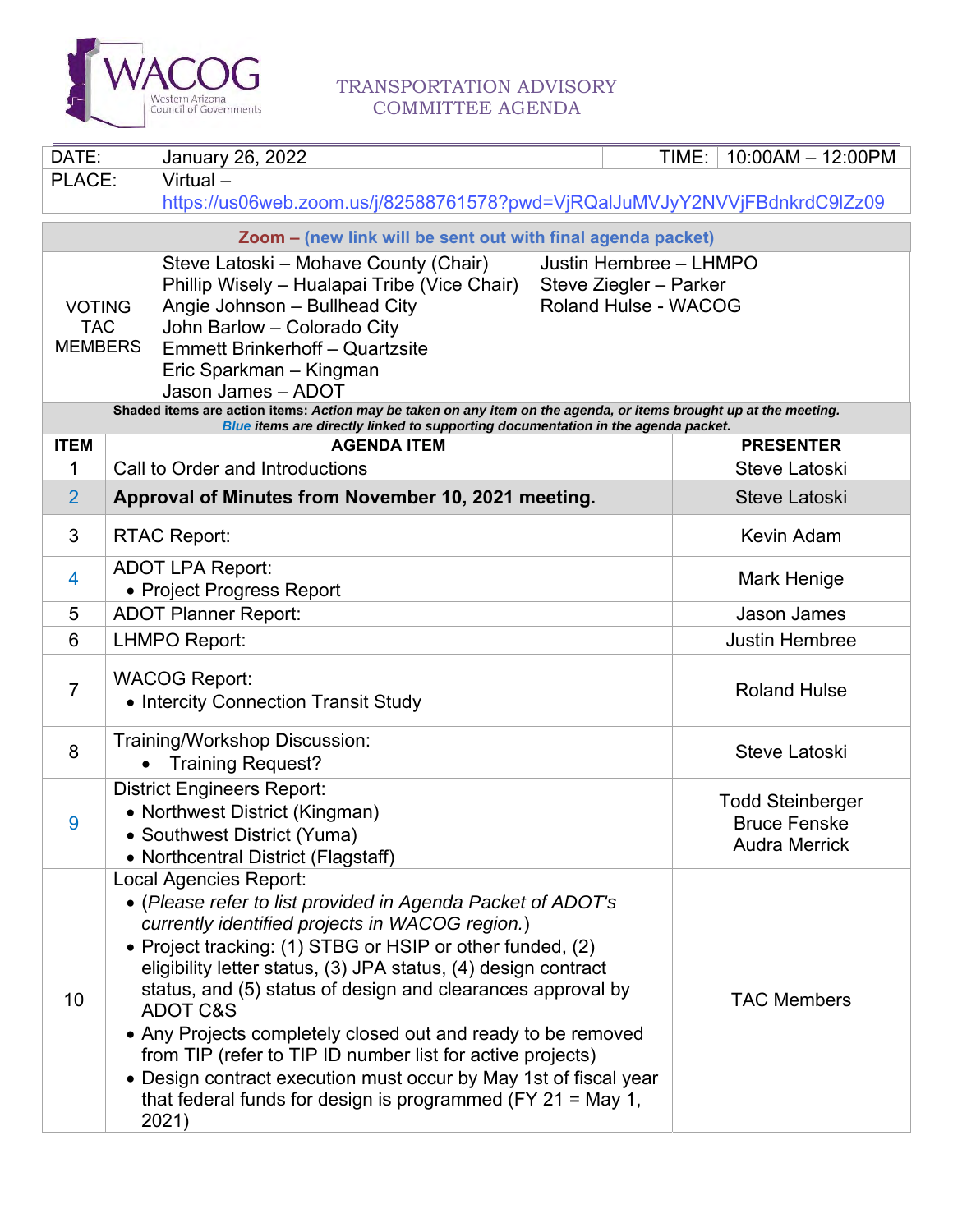

## TRANSPORTATION ADVISORY COMMITTEE AGENDA

|    | • ADOT C&S must approve design and clearances by May 1st of<br>fiscal year that federal funds for construction is programmed |               |
|----|------------------------------------------------------------------------------------------------------------------------------|---------------|
| 11 | Other Items and Announcements:                                                                                               | Steve Latoski |
| 12 | Next Meeting Date and Agenda Items:<br>• Next meeting: March 23, 2022<br>• Suggestions for Agenda Items                      | Steve Latoski |
|    | Adjourn                                                                                                                      |               |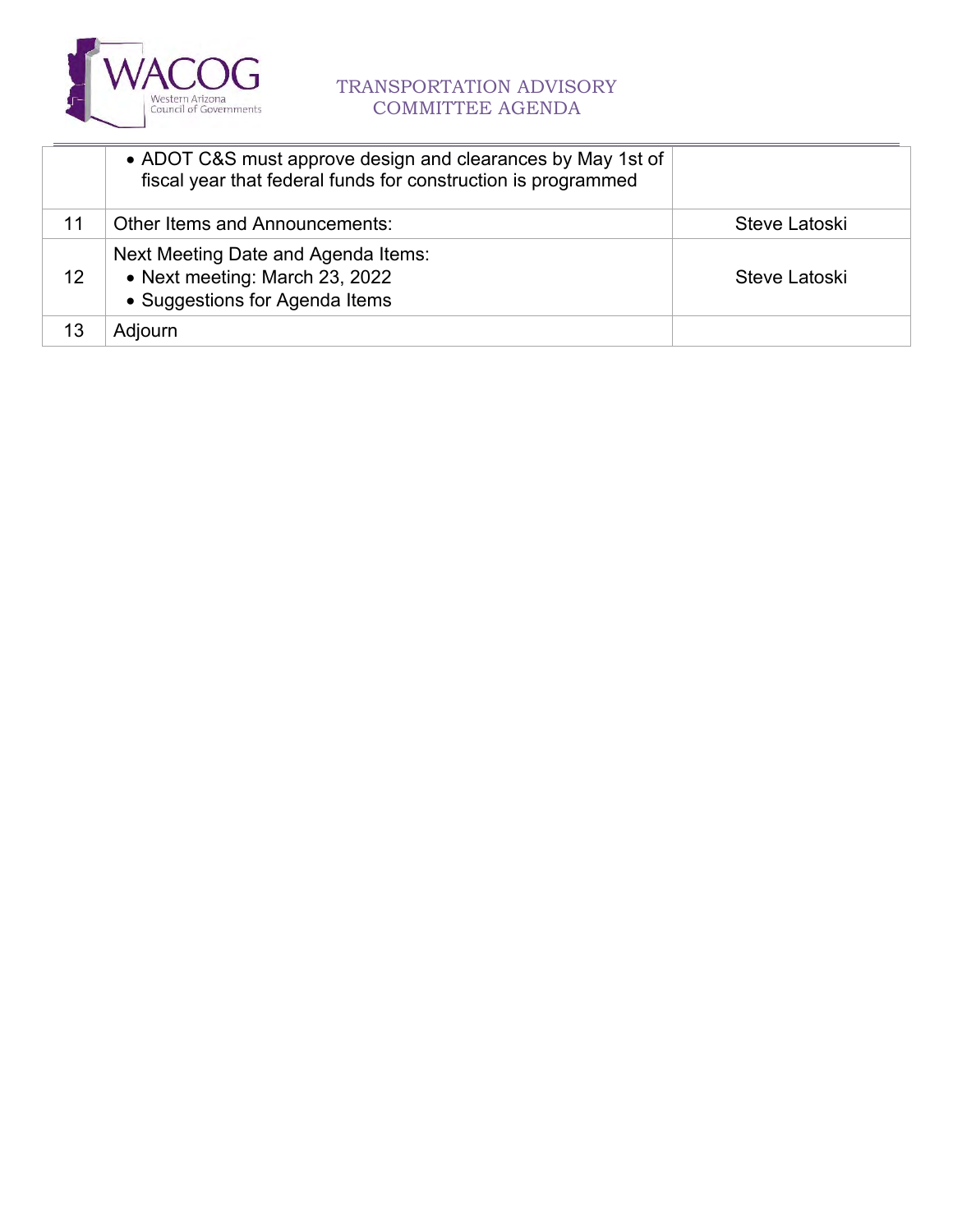<span id="page-3-0"></span>

### TRANSPORTATION ADVISORY COMMITTEE MEETING MINUTES

| DATE:            |                                                                                                                                                                         | November 10, 2021                                                                                                 | TIME:                             | $10:00AM - 12:00PM$                   |  |  |  |  |  |  |  |
|------------------|-------------------------------------------------------------------------------------------------------------------------------------------------------------------------|-------------------------------------------------------------------------------------------------------------------|-----------------------------------|---------------------------------------|--|--|--|--|--|--|--|
| PLACE:           |                                                                                                                                                                         | Virtual - Zoom                                                                                                    |                                   |                                       |  |  |  |  |  |  |  |
|                  |                                                                                                                                                                         | https://us06web.zoom.us/j/81202468926?pwd=K3NFVGYvaHV5eWMzMHBLVjdpTkd3Zz09                                        |                                   |                                       |  |  |  |  |  |  |  |
|                  |                                                                                                                                                                         |                                                                                                                   |                                   |                                       |  |  |  |  |  |  |  |
|                  |                                                                                                                                                                         | Zoom - (new link will be sent out with final agenda packet)                                                       |                                   |                                       |  |  |  |  |  |  |  |
|                  |                                                                                                                                                                         | Steve Latoski - Mohave County (Chair)                                                                             | Mark Henige - ADOT LPA            |                                       |  |  |  |  |  |  |  |
|                  |                                                                                                                                                                         | Phillip Wisely - Hualapai Tribe (Vice Chair)                                                                      | <b>Bruce Fenske ADOT SW Dist.</b> |                                       |  |  |  |  |  |  |  |
|                  |                                                                                                                                                                         | Angie Johnson - Bullhead City                                                                                     | Antoni Middleton - ADOT NW Dist.  |                                       |  |  |  |  |  |  |  |
|                  |                                                                                                                                                                         | John Barlow - Colorado City                                                                                       | Lisa Pounds - ADOT                |                                       |  |  |  |  |  |  |  |
| <b>Attendees</b> |                                                                                                                                                                         | Eric Sparkman - Kingman                                                                                           | David Do - ADOT                   |                                       |  |  |  |  |  |  |  |
|                  |                                                                                                                                                                         | Jason James - ADOT                                                                                                | Heidi Yaqub - ADOT MPD            |                                       |  |  |  |  |  |  |  |
|                  |                                                                                                                                                                         | <b>Justin Hembree - LHMPO</b>                                                                                     | Michael Grandy - Kimley Horn      |                                       |  |  |  |  |  |  |  |
|                  |                                                                                                                                                                         | Roland Hulse - WACOG                                                                                              |                                   | Mike Blankenship - Greenlight TE      |  |  |  |  |  |  |  |
|                  |                                                                                                                                                                         | Jack Plaunty - Kingman                                                                                            |                                   | Vamshi Yellisety - Kittelson & Assoc. |  |  |  |  |  |  |  |
|                  |                                                                                                                                                                         | Kevin Adam - RTAC                                                                                                 |                                   |                                       |  |  |  |  |  |  |  |
|                  |                                                                                                                                                                         | Shaded items are action items: Action may be taken on any item on the agenda, or items brought up at the meeting. |                                   |                                       |  |  |  |  |  |  |  |
| <b>ITEM</b>      |                                                                                                                                                                         | <b>AGENDA ITEM</b>                                                                                                |                                   |                                       |  |  |  |  |  |  |  |
| 1                |                                                                                                                                                                         | <b>Call to Order and Introductions</b>                                                                            |                                   |                                       |  |  |  |  |  |  |  |
| 2                |                                                                                                                                                                         | Approval of Minutes from September 29, 2021 meeting.                                                              |                                   | <b>APPROVED</b>                       |  |  |  |  |  |  |  |
|                  |                                                                                                                                                                         | Motion: John Barlow, Second: Eric Sparkman; Unanimous                                                             |                                   |                                       |  |  |  |  |  |  |  |
|                  |                                                                                                                                                                         | Annual TAC Operational Item - CY 2022 Officer Elections                                                           |                                   |                                       |  |  |  |  |  |  |  |
| 3                |                                                                                                                                                                         | Chairman – Steve Latoski Nominated                                                                                |                                   | <b>APPROVED</b>                       |  |  |  |  |  |  |  |
|                  |                                                                                                                                                                         | Motion: John Barlow, Second: Jason James; Unanimous                                                               |                                   |                                       |  |  |  |  |  |  |  |
|                  |                                                                                                                                                                         | Vice Chair - Phillip Wisely Nominated<br>Motion : John Barlow, Second : Jason James; Unanimous                    |                                   |                                       |  |  |  |  |  |  |  |
|                  |                                                                                                                                                                         | <b>Annual TAC Operational Item:</b>                                                                               |                                   |                                       |  |  |  |  |  |  |  |
| $\overline{4}$   |                                                                                                                                                                         | 2022 WACOG TAC Meeting Schedule                                                                                   |                                   | <b>APPROVED</b>                       |  |  |  |  |  |  |  |
|                  |                                                                                                                                                                         | Motion: Phillip Wisely, Second: Eric Sparkman                                                                     |                                   |                                       |  |  |  |  |  |  |  |
|                  |                                                                                                                                                                         | <b>STBG Ledger and TIP Review:</b>                                                                                |                                   |                                       |  |  |  |  |  |  |  |
|                  |                                                                                                                                                                         | • WACOG TIP / Ledger provided in agenda packet                                                                    |                                   |                                       |  |  |  |  |  |  |  |
|                  |                                                                                                                                                                         | WACOG TIP is programmed out until FY 2025 and it was determined that ANY and ALL                                  |                                   |                                       |  |  |  |  |  |  |  |
| 5                |                                                                                                                                                                         | lapsing funds in FY 21 & FY 22 will be carried over to fund the Eastern Street                                    |                                   |                                       |  |  |  |  |  |  |  |
|                  |                                                                                                                                                                         | Improvements (KNG22-101) in FY 23 as was approved unanimously by the TAC at the                                   |                                   |                                       |  |  |  |  |  |  |  |
|                  |                                                                                                                                                                         | meeting of March 24, 2021.                                                                                        |                                   |                                       |  |  |  |  |  |  |  |
|                  | Mark Henige reminded the TAC to prepare IGA's early for HSIP Design Projects in FY                                                                                      |                                                                                                                   |                                   |                                       |  |  |  |  |  |  |  |
|                  |                                                                                                                                                                         | 23.                                                                                                               |                                   |                                       |  |  |  |  |  |  |  |
|                  |                                                                                                                                                                         | ADOT Highway Rail Grade Crossing Action Plan Presentation                                                         |                                   |                                       |  |  |  |  |  |  |  |
|                  | Michael Grandy from Kimley Horn presented an overview of the State Highway-Rail<br>$\bullet$<br>Grade Crossing Action Plan (SHRAP) and sought WACOG member agency input |                                                                                                                   |                                   |                                       |  |  |  |  |  |  |  |
|                  |                                                                                                                                                                         |                                                                                                                   |                                   |                                       |  |  |  |  |  |  |  |
| 6                |                                                                                                                                                                         | regarding at grade railroad crossings in the WACOG region.                                                        |                                   |                                       |  |  |  |  |  |  |  |
|                  |                                                                                                                                                                         | Phillip Wisely mentioned three at grade crossings in the Valentine area, one being active                         |                                   |                                       |  |  |  |  |  |  |  |
|                  |                                                                                                                                                                         | and two being passive and expressed interest should any additional funds become<br>available.                     |                                   |                                       |  |  |  |  |  |  |  |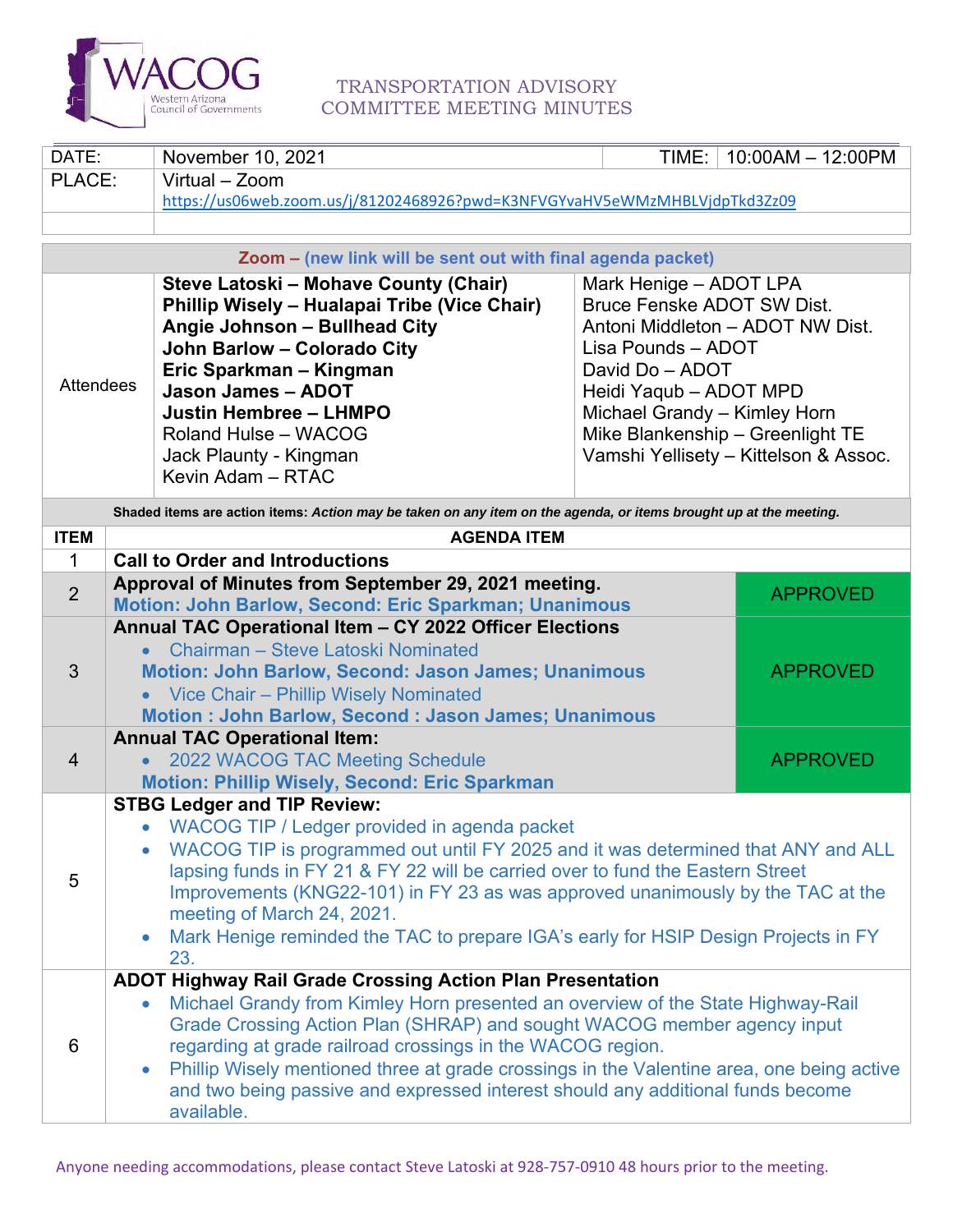

### TRANSPORTATION ADVISORY COMMITTEE MEETING MINUTES

|                | In answer to a question from Jack Plaunty, Michael Grandy stated that Section 130<br>funds may be used for a wide variety of safety improvements including upgrading the<br>surfaces and approaches of the crossing or adding gate arms or lights to the signals<br>restricted to the vicinity of an at grade crossing.<br>Per Michael Grandy, the Final SHRAP document will be available by 02/12/2022.<br>In answer to a question from Kevin Davidson, Michael Grandy stated the SHRAP was<br>$\bullet$<br>primarily focused with identifying policies and locations in need of improvements and<br>added that Section 130 funding does not include grade separated crossings. |
|----------------|----------------------------------------------------------------------------------------------------------------------------------------------------------------------------------------------------------------------------------------------------------------------------------------------------------------------------------------------------------------------------------------------------------------------------------------------------------------------------------------------------------------------------------------------------------------------------------------------------------------------------------------------------------------------------------|
|                | <b>RTAC Report:</b><br>Kevin Adam, Legislative Liaison, provided an update on the 1.2 trillion dollar infrastructure                                                                                                                                                                                                                                                                                                                                                                                                                                                                                                                                                             |
| $\overline{7}$ | spending bill passed by the House of Representatives on Friday, November 10 <sup>th</sup> , resulting in an<br>increase of transportation funding by over 30% in the next five years and a substantial increase<br>in available competitive grant funding                                                                                                                                                                                                                                                                                                                                                                                                                        |
|                | <b>ADOT LPA Report:</b>                                                                                                                                                                                                                                                                                                                                                                                                                                                                                                                                                                                                                                                          |
|                | Project Progress Report - Provided in Agenda Packet<br>The official call forFY23 Off System Bridge projects will be released by the end of<br>$\bullet$                                                                                                                                                                                                                                                                                                                                                                                                                                                                                                                          |
|                | November.                                                                                                                                                                                                                                                                                                                                                                                                                                                                                                                                                                                                                                                                        |
|                | ADOT Roadway Design is currently updating the CAD Standards.<br>$\bullet$<br><b>ADOT LPA Training:</b><br>$\bullet$                                                                                                                                                                                                                                                                                                                                                                                                                                                                                                                                                              |
| 8              | ○ Module 7 "The Role of ADOT Districts, Project Closeouts & Road Portal" was                                                                                                                                                                                                                                                                                                                                                                                                                                                                                                                                                                                                     |
|                | completed on November 4 <sup>th</sup> and the recording is available thru Cyndi Callahan with<br><b>ADOT LPA Process.</b>                                                                                                                                                                                                                                                                                                                                                                                                                                                                                                                                                        |
|                | The next Everyday Counts (Fed Aid Delivery) stakeholder meeting will be held<br>$\bullet$<br>December 9th and will include; SOI examples and the continuation of the ongoing pre-<br>scoping discussion.                                                                                                                                                                                                                                                                                                                                                                                                                                                                         |
|                | <b>ADOT Planner Report:</b>                                                                                                                                                                                                                                                                                                                                                                                                                                                                                                                                                                                                                                                      |
|                | • The next ADOT freight plan meeting will be held in December, contact Heidi Yaqub for more<br>information.                                                                                                                                                                                                                                                                                                                                                                                                                                                                                                                                                                      |
| 9              | • The next Technical Corridor Profile Study TAC will be held in January.                                                                                                                                                                                                                                                                                                                                                                                                                                                                                                                                                                                                         |
|                | • The P2P workshops have been completed and the list of recommended projects will be                                                                                                                                                                                                                                                                                                                                                                                                                                                                                                                                                                                             |
|                | submitted to leadership and pre-scoping team next week.<br>• The scope of work for the Long Range Transportation Plan update should be complete                                                                                                                                                                                                                                                                                                                                                                                                                                                                                                                                  |
|                | within the next $3 - 4$ weeks and will be advertised early next year.<br><b>LHMPO Report:</b>                                                                                                                                                                                                                                                                                                                                                                                                                                                                                                                                                                                    |
| 10             | The final draft of the Long Range Regional Transportation Plan will be out for public                                                                                                                                                                                                                                                                                                                                                                                                                                                                                                                                                                                            |
|                | comment until December 3 <sup>rd</sup> and should be finalized by the end of the year.<br><b>WACOG Report:</b>                                                                                                                                                                                                                                                                                                                                                                                                                                                                                                                                                                   |
|                | <b>Intercity Connection Transit Study Presentation</b>                                                                                                                                                                                                                                                                                                                                                                                                                                                                                                                                                                                                                           |
| 11             | Vamshi Yellisety of Kittelson Engineering and Associates presented an overview of the<br>ongoing WACOG Regional Transit Implementation Plan and reviewed the results of the                                                                                                                                                                                                                                                                                                                                                                                                                                                                                                      |
|                | recently completed analysis of existing transit systems and regional demographics.                                                                                                                                                                                                                                                                                                                                                                                                                                                                                                                                                                                               |
|                | The first public outreach phase of this study has begun with an online survey being made<br>available in the near future.                                                                                                                                                                                                                                                                                                                                                                                                                                                                                                                                                        |
|                |                                                                                                                                                                                                                                                                                                                                                                                                                                                                                                                                                                                                                                                                                  |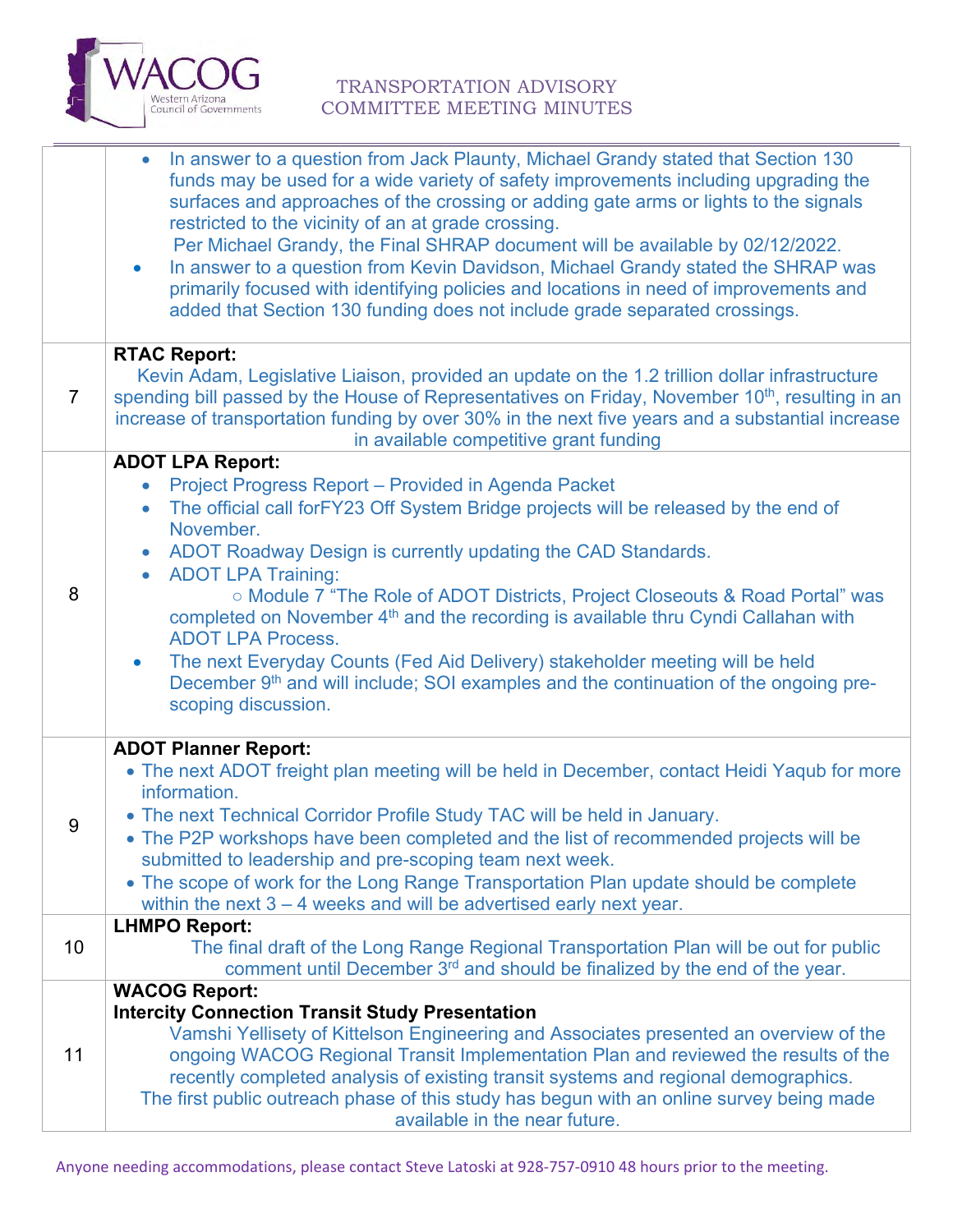

### TRANSPORTATION ADVISORY COMMITTEE MEETING MINUTES

| 12 <sup>2</sup> | <b>Training/Workshop Discussion:</b><br>Steve Latoski reminded the TAC to submit any future training or workshops of interest to him<br>(the Chairman) or to WACOG, and collectively, we would work to schedule the training at a<br>date and time convenient to the group.                                                                                        |
|-----------------|--------------------------------------------------------------------------------------------------------------------------------------------------------------------------------------------------------------------------------------------------------------------------------------------------------------------------------------------------------------------|
| 13              | <b>District Engineers Report:</b><br>• Northwest District (Kingman) - Antoni Middleton provided updates for current Northwest<br><b>District Projects.</b><br>• Southwest District (Yuma) - Report provided in agenda minutes. Bruce Fenske provided<br>updates for current Southwest District Projects.<br>• Northcentral District (Flagstaff) - No report given. |
| 14              | <b>Local Agencies Report:</b><br>• Phillip Wisely provided updates on Hualapai Tribe area Projects.<br>• Eric Sparkman and Jack Plaunty provided updates on City of Kingman area Projects.<br>Steve Latoski provided updates on Mohave County area projects                                                                                                        |
| 15              | <b>Other Items and Announcements:</b><br>Mike Blankenship from Greenlight TE noted several ongoing projects.                                                                                                                                                                                                                                                       |
| 16              | <b>Next Meeting Date and Agenda Items:</b><br>• Next meeting scheduled for January 26, 2022                                                                                                                                                                                                                                                                        |
| 17              | <b>Adjourn</b>                                                                                                                                                                                                                                                                                                                                                     |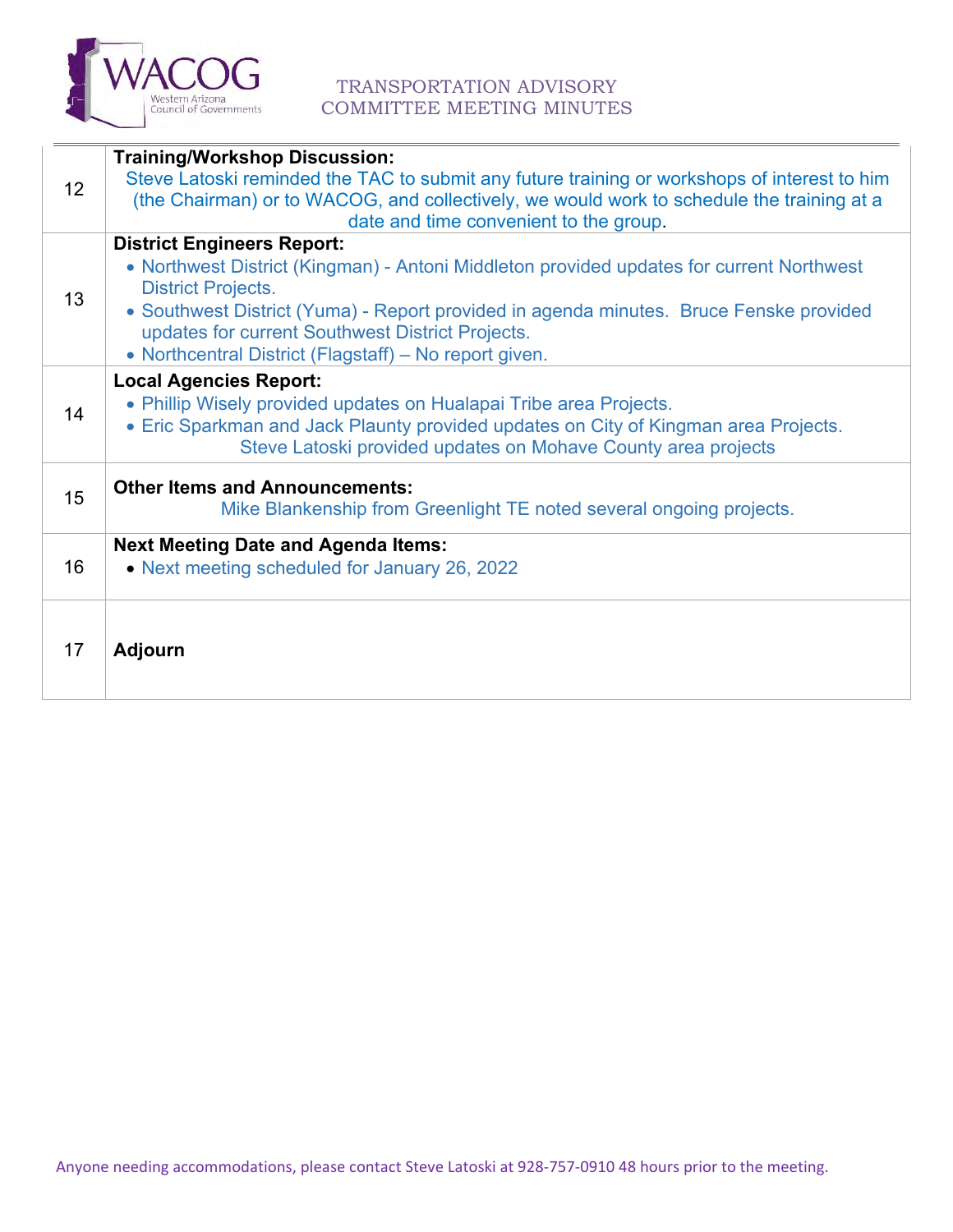<span id="page-6-0"></span>

#### **ADOT LPA SECTION PROJECT UPDATE REPORT**

|                          |                                                            |                                                                                                                        |  |  |  |  | <b>PROJECTS IN DESIGN</b>                                                                |  |  |  |  |  |  |  |  |
|--------------------------|------------------------------------------------------------|------------------------------------------------------------------------------------------------------------------------|--|--|--|--|------------------------------------------------------------------------------------------|--|--|--|--|--|--|--|--|
|                          | <b>BULLHEAD CITY</b>                                       |                                                                                                                        |  |  |  |  |                                                                                          |  |  |  |  |  |  |  |  |
| <b>Project Name:</b>     | BULLHEAD PKWY & SILVER CREEK RD LIGHTING & SIGNAGE PROJECT |                                                                                                                        |  |  |  |  |                                                                                          |  |  |  |  |  |  |  |  |
| <b>Project Location:</b> |                                                            | Canyon Rd to Hill View Dr & Silver Creek Rd from SR95 to Bullhead Pkwy                                                 |  |  |  |  |                                                                                          |  |  |  |  |  |  |  |  |
| Program:                 | <b>HSIP</b>                                                | TIP ID:<br>Fed ID#:<br>BUL-H21-103<br>ADOT#:<br>T0278<br><b>BUL-0(204)T</b><br>21<br><b>Const FY:</b><br>22<br>Des FY: |  |  |  |  |                                                                                          |  |  |  |  |  |  |  |  |
| <b>Type of Work:</b>     | Design; Lighting & Signage                                 |                                                                                                                        |  |  |  |  |                                                                                          |  |  |  |  |  |  |  |  |
| <b>ADOT PM:</b>          | Bharat Kandel (602) 712-8736                               |                                                                                                                        |  |  |  |  |                                                                                          |  |  |  |  |  |  |  |  |
| <b>Project Status:</b>   |                                                            |                                                                                                                        |  |  |  |  | Stage III Plans, Specifications, and Estimate were distributed on 01/05/2022 for review. |  |  |  |  |  |  |  |  |

#### **KINGMAN**

| <b>Project Name:</b>     |                              | <b>KINGMAN SPOT IMPROVEMENTS</b>                                                                                |  |  |  |  |                                                                                                                 |  |  |  |  |  |  |  |
|--------------------------|------------------------------|-----------------------------------------------------------------------------------------------------------------|--|--|--|--|-----------------------------------------------------------------------------------------------------------------|--|--|--|--|--|--|--|
| <b>Project Location:</b> |                              | Beal St, Stockton Hill Rd, Hualapai Mnt Rd, Airway Ave, Gordon Dr, Beverly Ave                                  |  |  |  |  |                                                                                                                 |  |  |  |  |  |  |  |
| Program:                 | <b>HSIP</b>                  | Fed ID#:<br>TIP ID:<br>KGN-H21-105<br>KNG-0(211)T<br>ADOT#:<br>T0280<br>Des FY:<br>21<br><b>Const FY:</b><br>22 |  |  |  |  |                                                                                                                 |  |  |  |  |  |  |  |
| <b>Type of Work:</b>     |                              | Design; Install traffic calming features (Curb Bulbouts) and Speed Feedback Signs                               |  |  |  |  |                                                                                                                 |  |  |  |  |  |  |  |
| <b>ADOT PM:</b>          | Bharat Kandel (602) 712-8736 |                                                                                                                 |  |  |  |  |                                                                                                                 |  |  |  |  |  |  |  |
| <b>Project Status:</b>   | expected May 2022            |                                                                                                                 |  |  |  |  | Stage III was submitted on 12/17/2021. The Comments Resolution meeting is scheduled on 01/12/2022. Advertisment |  |  |  |  |  |  |  |

|                          | <b>LA PAZ COUNTY</b>       |                                                                                                                   |  |  |  |  |                                                                                                               |  |  |  |                                                                                                                               |  |  |  |
|--------------------------|----------------------------|-------------------------------------------------------------------------------------------------------------------|--|--|--|--|---------------------------------------------------------------------------------------------------------------|--|--|--|-------------------------------------------------------------------------------------------------------------------------------|--|--|--|
| <b>Project Name:</b>     |                            | Harquahala Rd; Salome Rd to Monroe St Lights & Speed Display Feedback Signs                                       |  |  |  |  |                                                                                                               |  |  |  |                                                                                                                               |  |  |  |
| <b>Project Location:</b> |                            | Harguahala Rd ; Salome Rd to Monroe St                                                                            |  |  |  |  |                                                                                                               |  |  |  |                                                                                                                               |  |  |  |
| Program:                 | <b>HSIP</b>                | Fed ID#:<br>TIP ID:<br>Des FY:<br>22<br><b>Const FY:</b><br>LLA-H21-107<br>T0316<br>$LLA-O(211)T$<br>23<br>ADOT#: |  |  |  |  |                                                                                                               |  |  |  |                                                                                                                               |  |  |  |
| <b>Type of Work:</b>     | Design; Lighting & Signing |                                                                                                                   |  |  |  |  |                                                                                                               |  |  |  |                                                                                                                               |  |  |  |
| <b>ADOT PM:</b>          | Dave Sabers (602) 712-7329 |                                                                                                                   |  |  |  |  |                                                                                                               |  |  |  |                                                                                                                               |  |  |  |
| <b>Project Status:</b>   |                            |                                                                                                                   |  |  |  |  | working with the selected design consultant to establish the overall project schedule and advertisement date. |  |  |  | The project team kickoff meeting is tenatively scheduled for January 20, the project field review on January 27. We are still |  |  |  |

| <b>MOHAVE COUNTY</b>     |                                     |                                                                                                                       |    |                                                             |    |         |                                                                  |               |       |          |                                                                                                                           |  |  |  |
|--------------------------|-------------------------------------|-----------------------------------------------------------------------------------------------------------------------|----|-------------------------------------------------------------|----|---------|------------------------------------------------------------------|---------------|-------|----------|---------------------------------------------------------------------------------------------------------------------------|--|--|--|
| <b>Project Name:</b>     |                                     |                                                                                                                       |    | <b>ANTARES RD CABS BRIDGE OVER TRUXTON WASH</b>             |    |         |                                                                  |               |       |          |                                                                                                                           |  |  |  |
| <b>Project Location:</b> | <b>Antares Rd Over Truxton Wash</b> |                                                                                                                       |    |                                                             |    |         |                                                                  |               |       |          |                                                                                                                           |  |  |  |
| Program:                 | AID Grant   Des FY:                 |                                                                                                                       | 21 | <b>Const FY:</b>                                            | 22 | TIP ID: | MMO-FHWA-21-<br>101                                              | <b>ADOT#:</b> | T0326 | Fed ID#: | MMO-0(226)T                                                                                                               |  |  |  |
| <b>Type of Work:</b>     | Design & Construct CABS Bridge      |                                                                                                                       |    |                                                             |    |         |                                                                  |               |       |          |                                                                                                                           |  |  |  |
| <b>ADOT PM:</b>          |                                     | Mike Andazola (602) 712-7629                                                                                          |    |                                                             |    |         |                                                                  |               |       |          |                                                                                                                           |  |  |  |
| <b>Project Status:</b>   |                                     | Truxton Wash JPA executed, received initial design estimate from consultant, submitted FARA worksheet, received local |    |                                                             |    |         |                                                                  |               |       |          |                                                                                                                           |  |  |  |
|                          |                                     | funds, NTP 12/29/21, survey underway for design level mapping. Stage III due 2/11/22.                                 |    |                                                             |    |         |                                                                  |               |       |          |                                                                                                                           |  |  |  |
| <b>Project Name:</b>     |                                     | MOUNTAIN VIEW RD; STERLING RD TO GARDNER RD                                                                           |    |                                                             |    |         |                                                                  |               |       |          |                                                                                                                           |  |  |  |
| <b>Project Location:</b> |                                     | 2 phase construction; Aztec Rd to Camp Mohave Rd and Sterling Rd to Gardner Rd                                        |    |                                                             |    |         |                                                                  |               |       |          |                                                                                                                           |  |  |  |
| Program:                 | <b>STBG</b>                         | MM021-101<br>T0273<br>Fed ID#:<br>Des FY:<br>21<br><b>Const FY:</b><br>23<br>TIP ID:<br>ADOT#:<br>MMO-0(225)T         |    |                                                             |    |         |                                                                  |               |       |          |                                                                                                                           |  |  |  |
| <b>Type of Work:</b>     | Road improvements                   |                                                                                                                       |    |                                                             |    |         |                                                                  |               |       |          |                                                                                                                           |  |  |  |
| <b>ADOT PM:</b>          | Jennifer Acuna (602) 712-8336       |                                                                                                                       |    |                                                             |    |         |                                                                  |               |       |          |                                                                                                                           |  |  |  |
| <b>Project Status:</b>   | of FY23.                            |                                                                                                                       |    |                                                             |    |         |                                                                  |               |       |          | Design kickoff meeting was held 4/6/21. Final PA complete 11/1/21. Stage III due 1/18/2022. Bid advertisement expected Q1 |  |  |  |
| <b>Project Name:</b>     |                                     |                                                                                                                       |    | <b>STOCKTON HILL RD CENTER &amp; EDGELINE RUMBLE STRIPS</b> |    |         |                                                                  |               |       |          |                                                                                                                           |  |  |  |
| <b>Project Location:</b> |                                     |                                                                                                                       |    | Stockton Hill Rd; Fountain Hills Rd to W Cedar Canyon Dr    |    |         |                                                                  |               |       |          |                                                                                                                           |  |  |  |
| Program:                 | <b>HSIP</b>                         | Des FY:                                                                                                               | 21 | <b>Const FY:</b>                                            | 22 | TIP ID: | MMO-H21-102                                                      | <b>ADOT#:</b> | T0271 | Fed ID#: | MMO-0(224)T                                                                                                               |  |  |  |
| <b>Type of Work:</b>     |                                     |                                                                                                                       |    | Design; Centerline & Edgeline Rumble Strips                 |    |         |                                                                  |               |       |          |                                                                                                                           |  |  |  |
| <b>ADOT PM:</b>          | Mike Andazola (602) 712-7629        |                                                                                                                       |    |                                                             |    |         |                                                                  |               |       |          |                                                                                                                           |  |  |  |
| <b>Project Status:</b>   |                                     |                                                                                                                       |    |                                                             |    |         | Bid advertisement held 12/29/2021. Bid award expected 2/18/2022. |               |       |          |                                                                                                                           |  |  |  |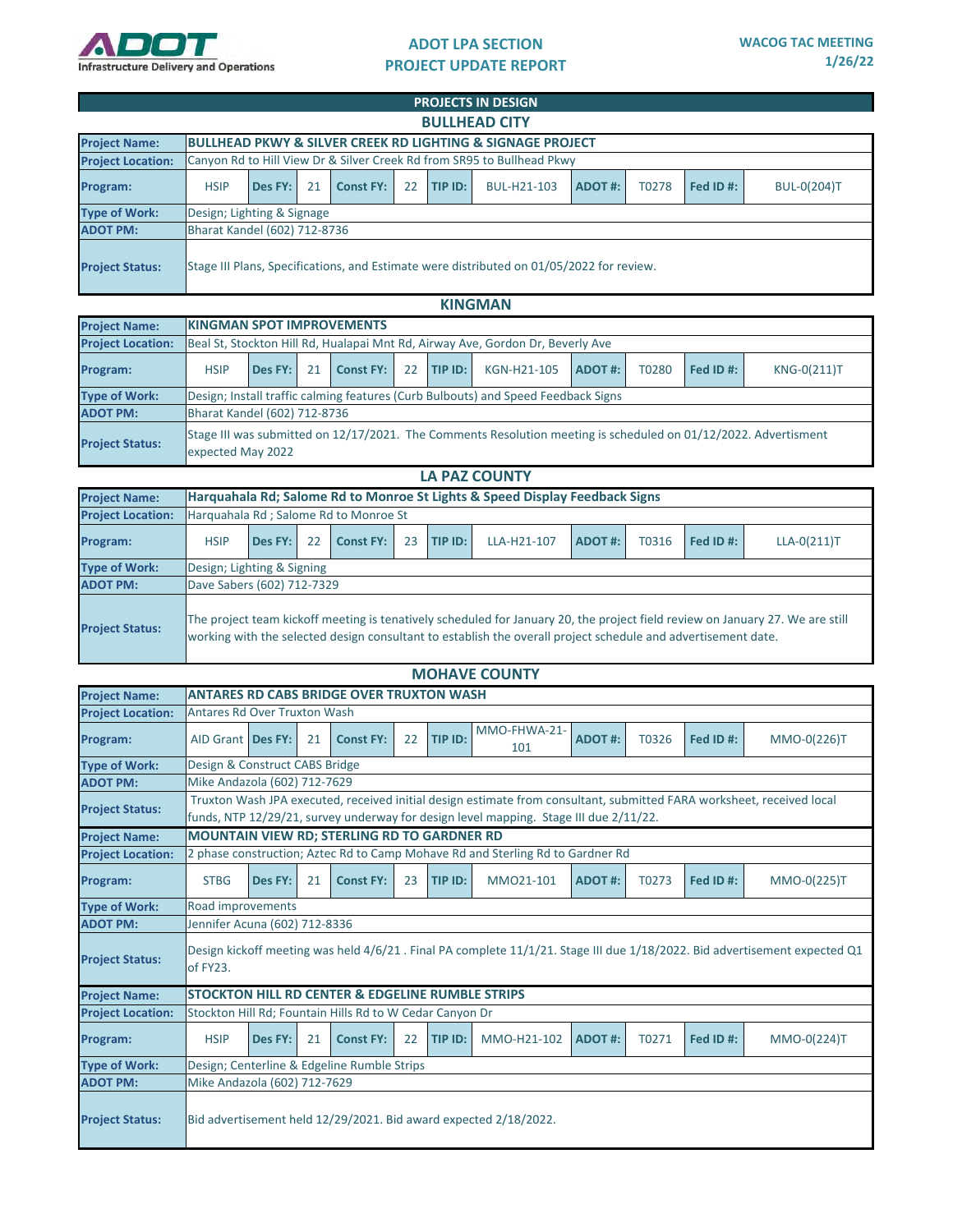

|                          | <b>PROJECTS IN DESIGN (CONTINUED)</b> |                                           |    |                                        |    |         |             |                |       |           |             |  |  |
|--------------------------|---------------------------------------|-------------------------------------------|----|----------------------------------------|----|---------|-------------|----------------|-------|-----------|-------------|--|--|
| <b>Project Name:</b>     |                                       | <b>INORTHERN AVE COMPLETE STREETS</b>     |    |                                        |    |         |             |                |       |           |             |  |  |
| <b>Project Location:</b> |                                       | <b>Stockton Hill Rd to Castle Rock Rd</b> |    |                                        |    |         |             |                |       |           |             |  |  |
| Program:                 | <b>HSIP</b>                           | Des FY:                                   | 22 | <b>Const FY:</b>                       | 23 | TIP ID: | MMO-H21-101 | <b>ADOT #:</b> | T0272 | Fed ID #: | MMO-0(223)T |  |  |
| <b>Type of Work:</b>     | Design; Road Diet                     |                                           |    |                                        |    |         |             |                |       |           |             |  |  |
| <b>ADOT PM:</b>          |                                       | Bharat Kandel (602) 712-8736              |    |                                        |    |         |             |                |       |           |             |  |  |
| <b>Project Status:</b>   |                                       |                                           |    | Stage IV Plans expected February 2022. |    |         |             |                |       |           |             |  |  |

|                          |                                       |                                                                                                                        |    |                  |     |         | <b>IN CONSTRUCTION</b>                                      |               |       |          |                   |  |  |  |  |
|--------------------------|---------------------------------------|------------------------------------------------------------------------------------------------------------------------|----|------------------|-----|---------|-------------------------------------------------------------|---------------|-------|----------|-------------------|--|--|--|--|
|                          | <b>KINGMAN</b>                        |                                                                                                                        |    |                  |     |         |                                                             |               |       |          |                   |  |  |  |  |
| <b>Project Name:</b>     |                                       | <b>STOCKTON HILL RD-SAFETY IMPROVEMENT CORRIDOR</b>                                                                    |    |                  |     |         |                                                             |               |       |          |                   |  |  |  |  |
| <b>Project Location:</b> |                                       | Between Airway and Detroit on Stockton Hill                                                                            |    |                  |     |         |                                                             |               |       |          |                   |  |  |  |  |
| Program:                 | <b>HSIP</b>                           | KNG-0(210)T<br>Des FY:<br>19<br>21<br>TIP ID:<br>KNG-H19-103<br>T0191<br>Fed ID#:<br><b>Const FY:</b><br><b>ADOT#:</b> |    |                  |     |         |                                                             |               |       |          |                   |  |  |  |  |
| <b>Type of Work:</b>     |                                       | Intersection Improvements                                                                                              |    |                  |     |         |                                                             |               |       |          |                   |  |  |  |  |
| <b>ADOT PM:</b>          | Sandy Thoms (602) 712-7607            |                                                                                                                        |    |                  |     |         |                                                             |               |       |          |                   |  |  |  |  |
| <b>Project Status:</b>   |                                       |                                                                                                                        |    |                  |     |         |                                                             |               |       |          |                   |  |  |  |  |
|                          |                                       |                                                                                                                        |    |                  |     |         | <b>MOHAVE COUNTY</b>                                        |               |       |          |                   |  |  |  |  |
| <b>Project Name:</b>     |                                       |                                                                                                                        |    |                  |     |         | US93 AT PIERCE FERRY RD INTERSCTION DCR (FEASIBILITY STUDY) |               |       |          |                   |  |  |  |  |
| <b>Project Location:</b> | US 93 at Pierce Ferry Rd Intersection |                                                                                                                        |    |                  |     |         |                                                             |               |       |          |                   |  |  |  |  |
| Program:                 | <b>STBGP</b>                          | Des FY:                                                                                                                | 20 | <b>Const FY:</b> | N/A | TIP ID: | MM020-101                                                   | <b>ADOT#:</b> | T0230 | Fed ID#: | <b>MMO-(222)T</b> |  |  |  |  |

| Program:               | SIBGP. |                             |  | $\vert$ Des FY: $\vert$ 20 $\vert$ Const FY: $\vert$ N/A $\vert$ HP ID: $\vert$ |  |  | MIVIOZO-101 <b>ADOI #:</b> |  |  | $10230$ red ID #: 1 | <b>MMO-(22</b> |  |  |  |  |
|------------------------|--------|-----------------------------|--|---------------------------------------------------------------------------------|--|--|----------------------------|--|--|---------------------|----------------|--|--|--|--|
| Type of Work:          |        | DCR (Feasibility Study)     |  |                                                                                 |  |  |                            |  |  |                     |                |  |  |  |  |
| <b>ADOT PM:</b>        |        | Tricia Brown (602) 712-7046 |  |                                                                                 |  |  |                            |  |  |                     |                |  |  |  |  |
| <b>Project Status:</b> |        |                             |  |                                                                                 |  |  |                            |  |  |                     |                |  |  |  |  |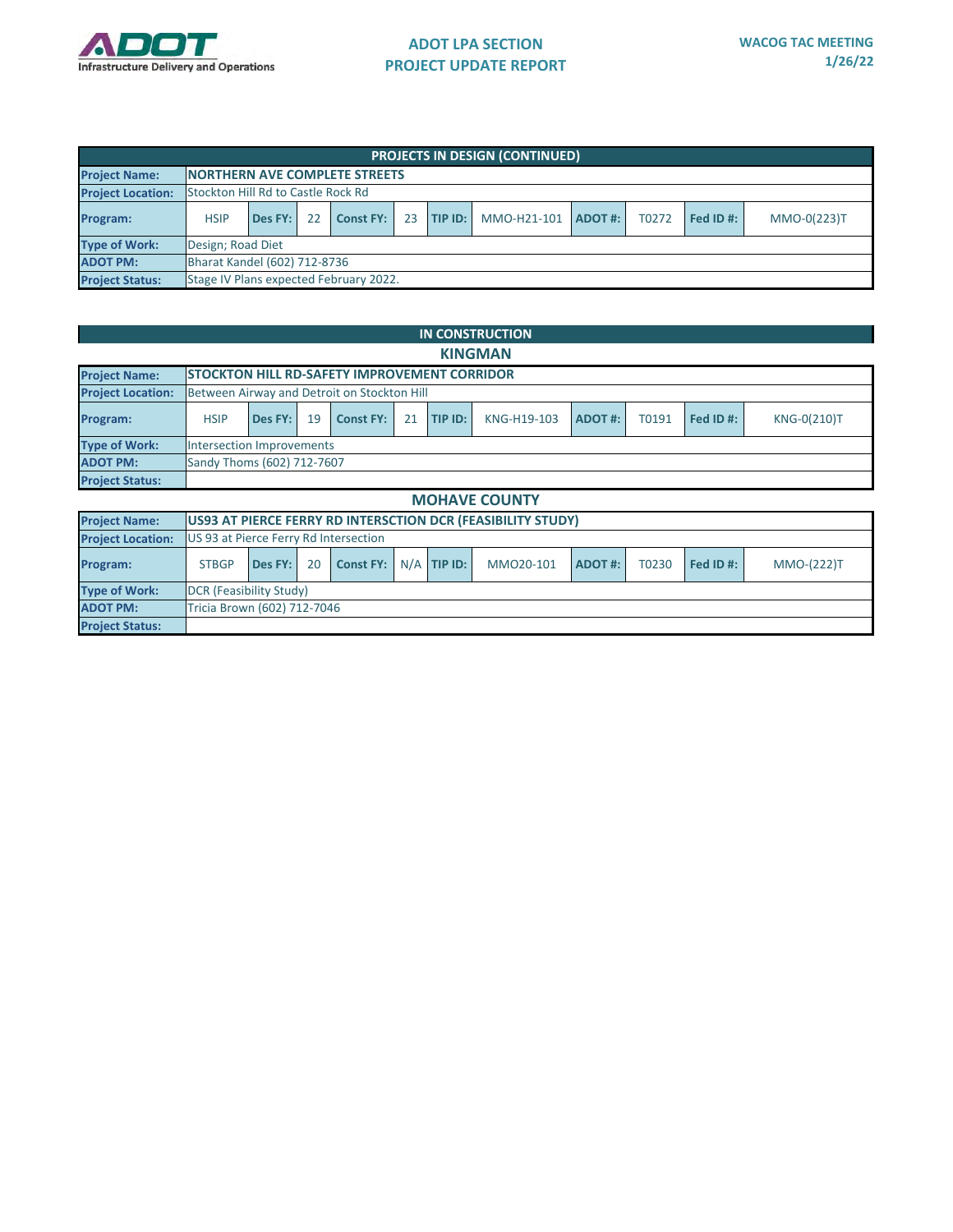## **MAINTENANCE UNIT BOUNDARIES**

|                 | YUMA MAINTENANCE<br>Supervisor: Ramiro Sandoval 928.317.2124               |  |
|-----------------|----------------------------------------------------------------------------|--|
| $1-8$           | $MP 0 - 79.86$                                                             |  |
| <b>US 95</b>    | MP 0-0.6, 29.3-70.7                                                        |  |
| SR 195          | $MP 5.5 - 27$                                                              |  |
|                 | <b>QUARTZSITE MAINTENANCE</b><br>Supervisor: Timothy Mitchell 928.927.6311 |  |
| $1 - 10$        | $MP0 - 52$                                                                 |  |
| <b>SR 72</b>    | $MP$ 13.1 $-$ 49.9                                                         |  |
| <b>US/SR 95</b> | MP 70.7 - 161.7                                                            |  |
| <b>US 60</b>    | MP 31.26 - 49.56                                                           |  |
| SR 95 Spur      | MP 143.8 - 144.8                                                           |  |
| SR 95 Spur      | MP 158.7 - 159.5                                                           |  |
|                 | <b>GILA BEND MAINTENANCE</b><br>Supervisor: Cameron Mendoza 928.683.2582   |  |
| $1-8$           | MP 79.87 - 147.6                                                           |  |
| <b>SR 85</b>    | MP 120.3 - 148.5                                                           |  |
| SR 85 South     | $MP 0 - 32.51$                                                             |  |
|                 | <b>TONOPAH MAINTENANCE</b>                                                 |  |

Acting Supervisor: Sal Mata 602,712.2141

| $1 - 10$ | MP 52-113.40    |  |
|----------|-----------------|--|
| SR 85    | MP 148.5-155.04 |  |











January 2022

**Vuma** 

**Law Brown** 199